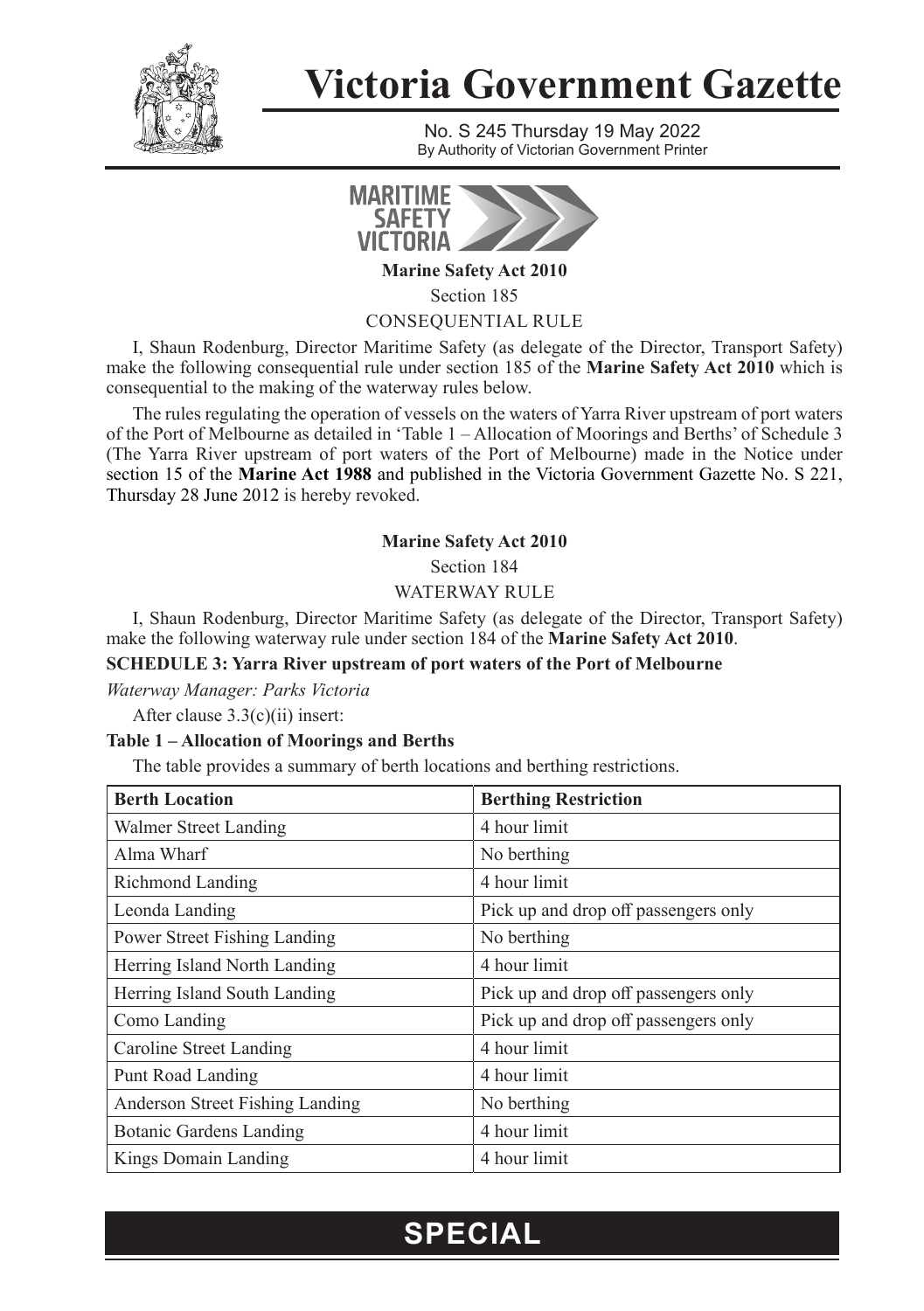| Swan Street North Landing        | Pick up and drop off passengers only                               |
|----------------------------------|--------------------------------------------------------------------|
| Swan Street South Landing        | 4 hour limit                                                       |
| Melbourne Park Landing           | Commercial vessels only / Pick up and drop off<br>passengers only. |
| Henley Landing                   | 4 hour limit                                                       |
| Federation Wharf - Berth No. 1   | Commercial vessels only / Pick up and drop off<br>passengers only. |
| Federation Wharf - Berth No. 2   | Authorised commercial vessels only                                 |
| Federation Wharf - Berth No. 3   | Authorised commercial vessels only                                 |
| Federation Wharf - Berth No. 4   | Authorised commercial vessels only                                 |
| Federation Wharf - Berth No. 5   | Authorised commercial vessels only                                 |
| <b>Flinders Landing</b>          | 4 hour limit                                                       |
| Southgate Wharf - Berth No. 1    | Authorised commercial vessels only                                 |
| Southgate Wharf - Berth No. 2    | Authorised commercial vessels only                                 |
| Southgate Wharf - Berth No. 3    | Authorised commercial vessels only                                 |
| Southgate Wharf - Berth No. 4    | Authorised commercial vessels only                                 |
| Southgate Wharf - Berth No. 5    | Authorised commercial vessels only                                 |
| Southgate Wharf - Berth No. 6    | Authorised commercial vessels only                                 |
| Southgate Wharf - Berth No. 7    | Authorised commercial vessels only                                 |
| Southbank Landing                | Commercial vessels only / Pick up and drop off<br>passengers only. |
| Sandridge Wharf                  | 4 hour limit                                                       |
| Banana Alley Wharf               | Authorised commercial vessels only                                 |
| Enterprise Wharf                 | 4 hour limit                                                       |
| Turning Basin Wharf              | Pick up and drop off passengers only                               |
| Crown Landing                    | Commercial vessels only / Pick up and drop off<br>passengers only. |
| Clarendon Promenade Landing      | Commercial vessels only / Pick up and drop off<br>passengers only. |
| South Wharf Landing - Berth No.1 | 4 hour limit                                                       |
| South Wharf Landing - Berth No.2 | Authorised commercial vessels only                                 |

This notice has effect from the time of publication. Ref: 1051-2021-WR Dated 17 May 2022

SHAUN RODENBURG Director Maritime Safety Delegate of the Director, Transport Safety Transport Safety Victoria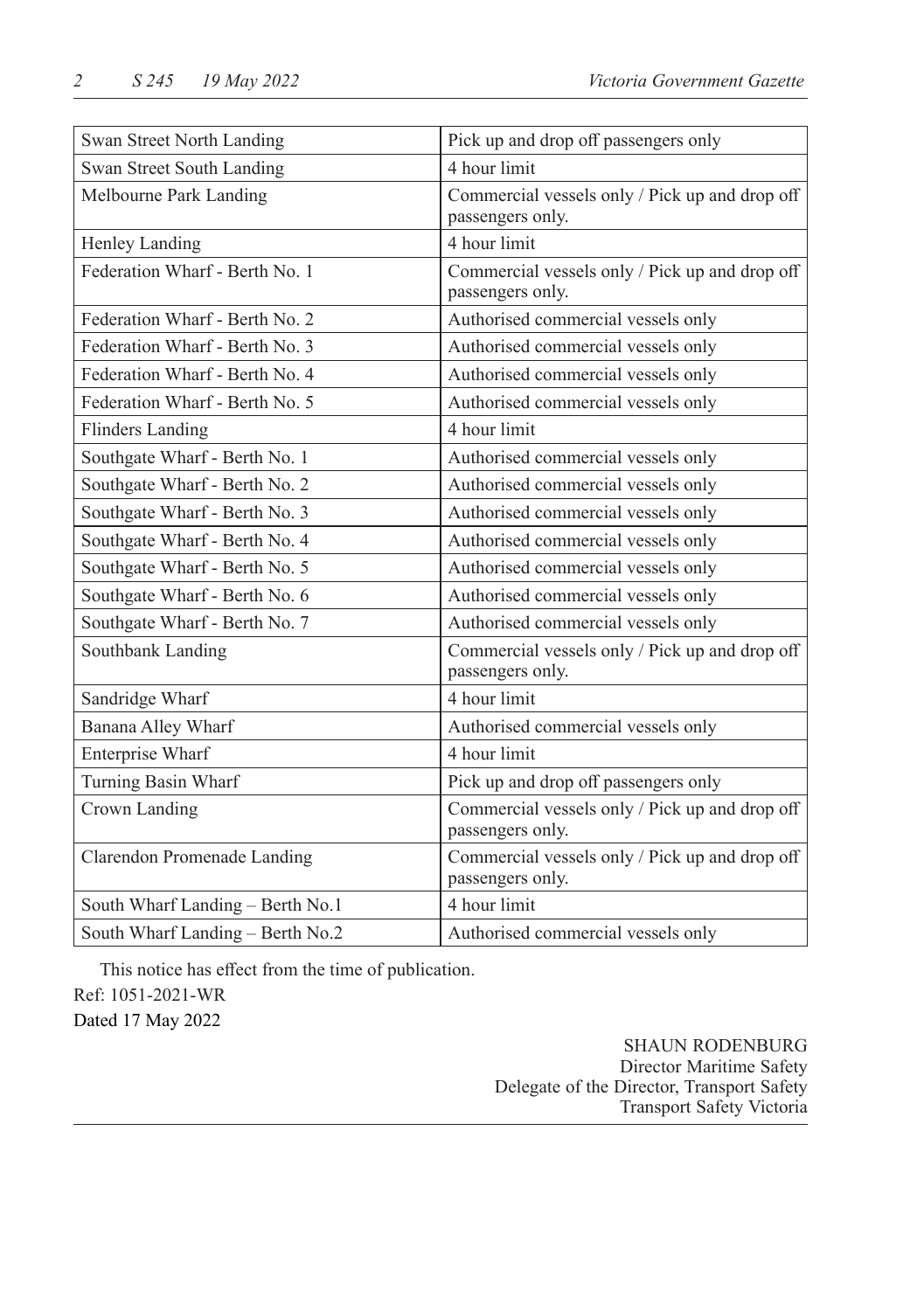This page was left blank intentionally